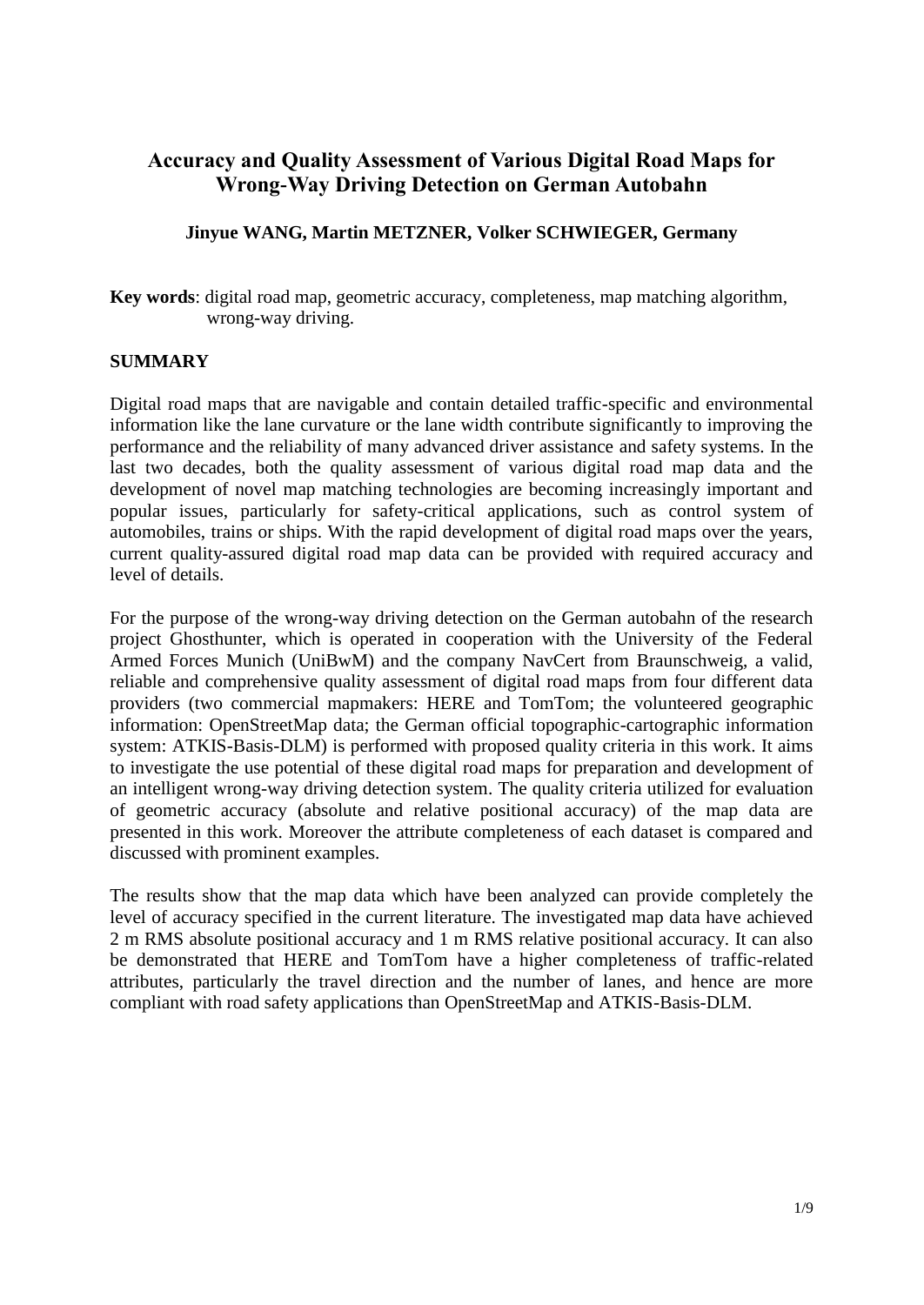# **Accuracy and Quality Assessment of Various Digital Road Maps for Wrong-Way Driving Detection on German Autobahn**

## **Jinyue WANG, Martin METZNER, Volker SCHWIEGER, Germany**

# **1. INTRODUCTION**

In recent times, ghost driver incidents become a major concern for every individual road user. A ghost driver is an individual who travels in a wrong direction or completely against traffic flow. Every year there are almost 2,000 ghost drivers that are responsible for approximately 80 accidents and 20 fatalities on German autobahn (BU-Wuppertal, 2012 and ADAC, 2010). In order to enhance road safety, particularly by entering and exiting an autobahn, a telematics system for preventing ghost driver incidents will be implemented within the research project Ghosthunter in cooperation with the University of the Federal Armed Forces Munich (UniBwM) and the company NavCert from Braunschweig. This project covers the development of a robust (D)GNSS-based real-time algorithm for recording accurate vehicle trajectory data and various types of map matching algorithms for estimating continuous and reliable vehicle location on the identified road segment.

Before designing and developing map matching algorithms, the first major task of the Institute of Engineering Geodesy (IIGS) at the University of Stuttgart in the project Ghosthunter is a valid, reliable and comprehensive quality assessment of digital road maps of four different data providers, amongst which HERE and TomTom are commercial geodata and the OpenStreetMap (OSM) data is available for free to users, while the Amtliches Topographisch-Kartographisches Informationssystem (ATKIS), known as the German official topographic-cartographic information system, might provide spatial map data of the highest quality.

The short paper is organized as follows: First previous studies related to the evaluation of map accuracy assessment are presented. Then the generated reference trajectory based on GNSS and the quality criteria are described. Finally the assessment results and the main conclusion are discussed.

### **2. RELATED WORK**

Digital road maps that are navigable and contain detailed traffic-specific information like the lane curvature or the lane width (ADV, 2010) help to improve the performance and reliability of many intelligent navigation systems and become increasingly popular and useful for road safety applications. With the growing interest in quality evaluations of digital road network data, many efforts have been made and a variety of research methods has been applied to study map accuracy.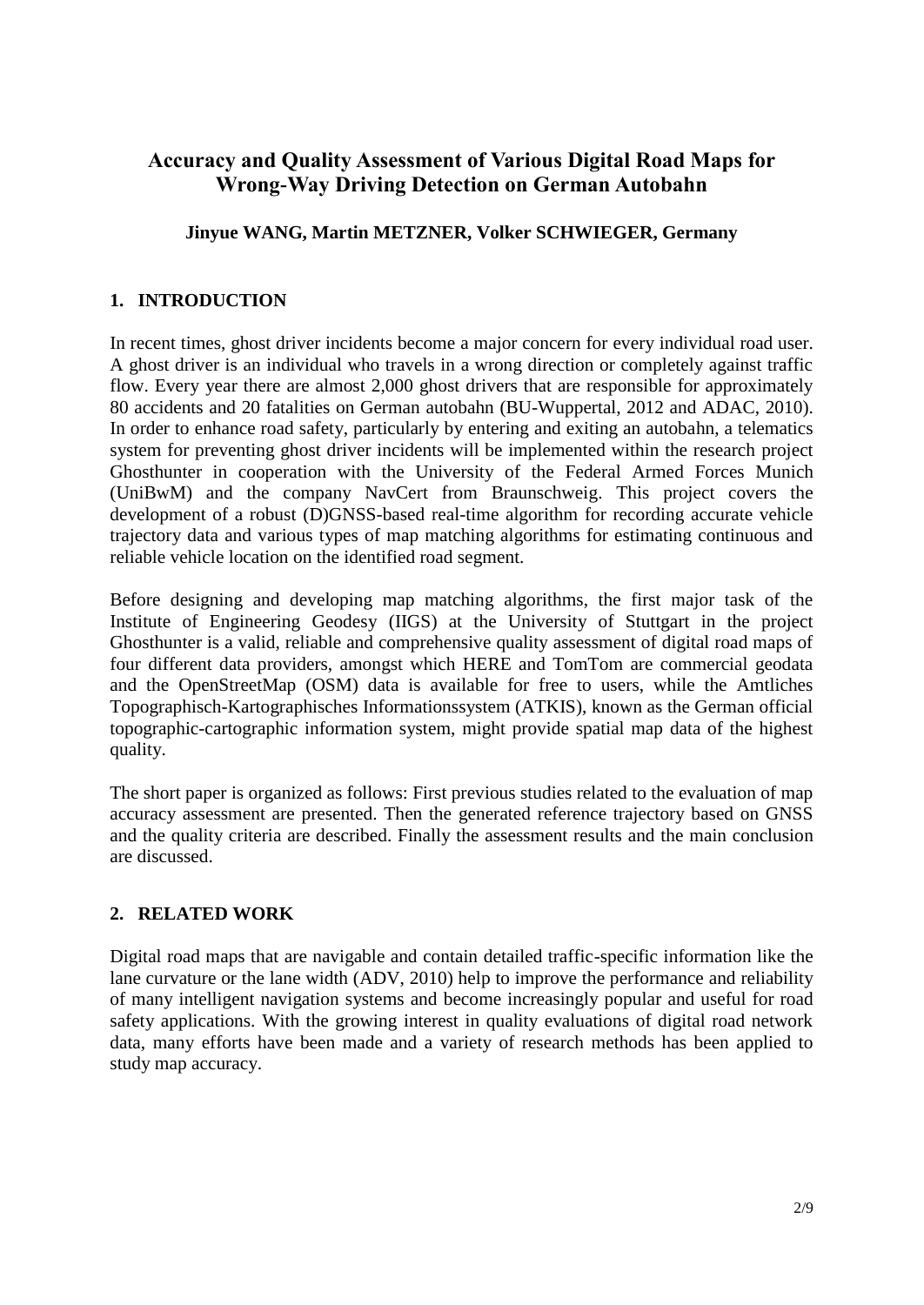Goodchild and Hunter (1997) developed a simple probabilistic method to estimate the positional accuracy for geospatial line elements in 1997 applying a buffer polygon of a defined width along the reference track. After this early attempt, Helbich et al. (2012) made a statistical comparison between OSM, TomTom and reference data for a well-mapped German city concerning positional error of junction points using bidimensional regression and concluded that both OSM and TomTom had a spatial accuracy within 5-6 meters. Despite the above mentioned investigations, a research on OSM's evolution during the years of 2007- 2011 is described in Neis et al. (2012), which deals with the changes in data completeness and topological accuracy of the OSM road network covering the whole of Germany. These preliminary studies show that the digital map quality has obviously improved in recent years due to the rapid technological progress and a growing number of users.

In this paper an efficient and practical method of determining data accuracy for digital road maps based on well-founded criteria in terms of absolute positional error and form deviation compared to reference location is proposed. A quality assessment of spatial road network data in well-chosen map areas (typical autobahn junctions in Stuttgart, which is the capital of Baden-Württemberg, Germany) is presented, including illustration and analysis of the results.

# **3. GENERATION OF REFERENCE DATA**

For the evaluation of absolute positional and shape accuracy of road segments in the given digital maps and hence the comparison of map quality between commercial, official and free datasets, precise kinematic reference trajectories based on differential carrier-phase GNSS positioning were generated using a high-end geodetic GNSS two-frequency receiver (Leica Viva GS15) mounted on a land vehicle with CS15 field controller. The final coordinates of the kinematic GNSS tracks in the Universal Transverse Mercator (UTM) system with accuracies better than 10 cm were computed by a specialized GNSS baseline processing software, named Wa2 (Wa2, 2015), which provides a reliable and precise offline solution as well as a detailed output protocol.



Fig. 1: Autobahn junction Böblingen-Hulb on Google Maps Satellite View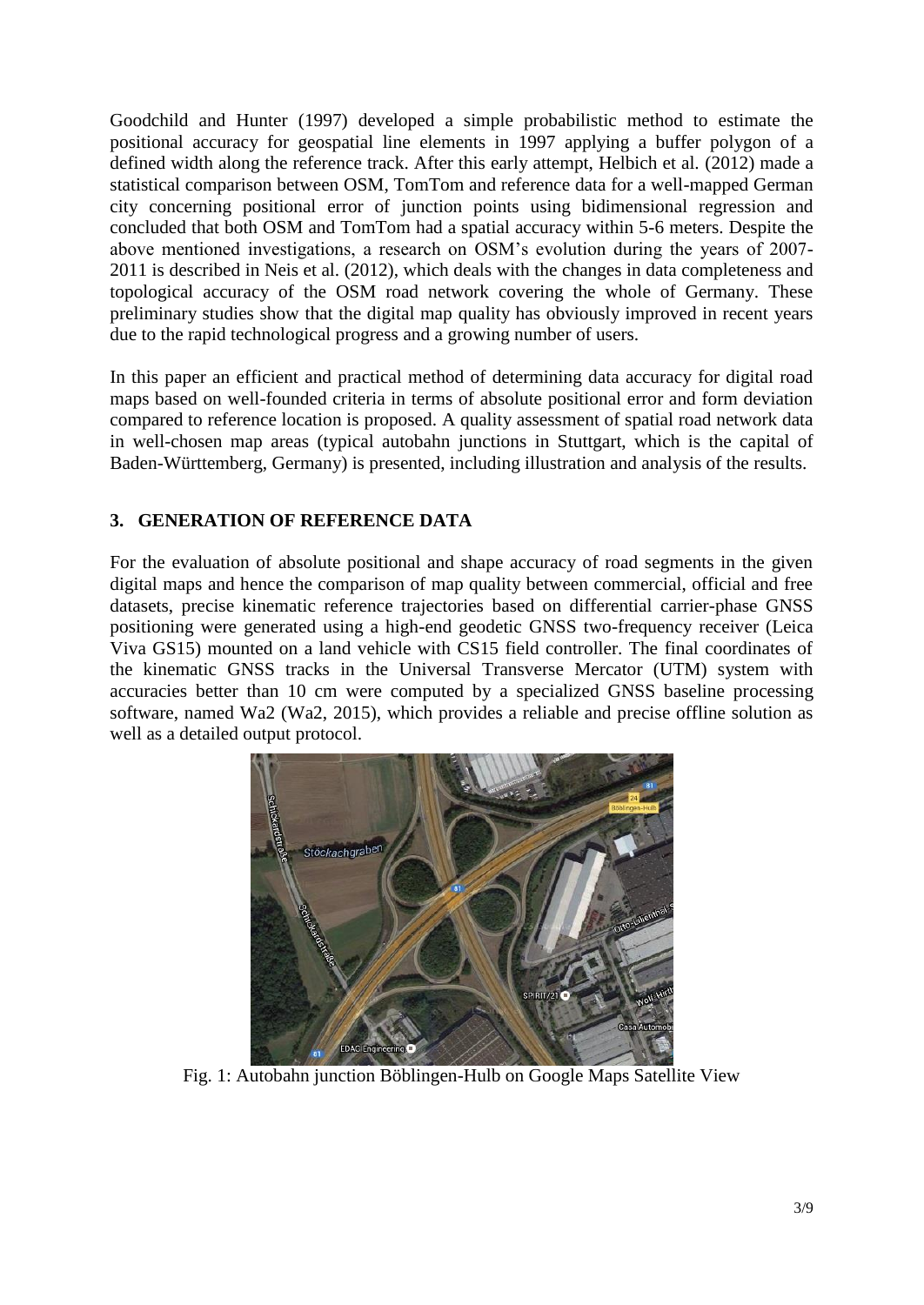In this work, the investigations of the quality of the spatial road network data carried out in this paper were concentrated in entrance and exit areas on the German autobahn close to Stuttgart, while eight exemplary autobahn junctions with different geometric designs along the state highway A81 near Stuttgart (Germany) including eighteen autobahn entrances and seventeen autobahn exits are considered for the quality evaluation in Section IV. Figure 1 illustrates one example of the investigated region, which is a typical cloverleaf interchange with two entrances and two exits on each side of the autobahn. As shown in Figure 2, the UTM coordinates of the measured points based on high-rate (1 Hz) kinematic GNSS observations and the road locations in HERE Maps match apparently very well. Nevertheless the geometric map data to be assessed (HERE, TomTom, OSM and ATKIS-Basis-DLM) may differ from each other due to the fact that the road networks from various providers are probably acquired using different methods.



Fig. 2: Digital representation of Autobahn junction Böblingen-Hulb derived from HERE Maps data in comparison to GNSS-based trajectories

In order to achieve more realistic assessment results, the shortest distance between the GNSS point and the circular arc determined from three shape points of the identified edge in the digital map has been used to describe the absolute positional accuracy instead of those from the GNSS point to the identified edge itself, since the shapes of actual roads, especially at the autobahn junctions, are mostly neither straight nor polygonal, but rather smoothly curved.

#### **4. QUALITY CRITERIA**

The two most important components of spatial data quality for road safety-related applications, such as ghost driver detection, are geometric (absolute and relative) accuracy and completeness of attributes (HERE, 2015 and Neis et al. 2012). To determine the absolute accuracy of a shape point or a node of a road segment, the coordinate deviations of UTM easting  $x_i$  and UTM northing  $y_i$  (grid zone 32U) and the RMS value for the two-dimensional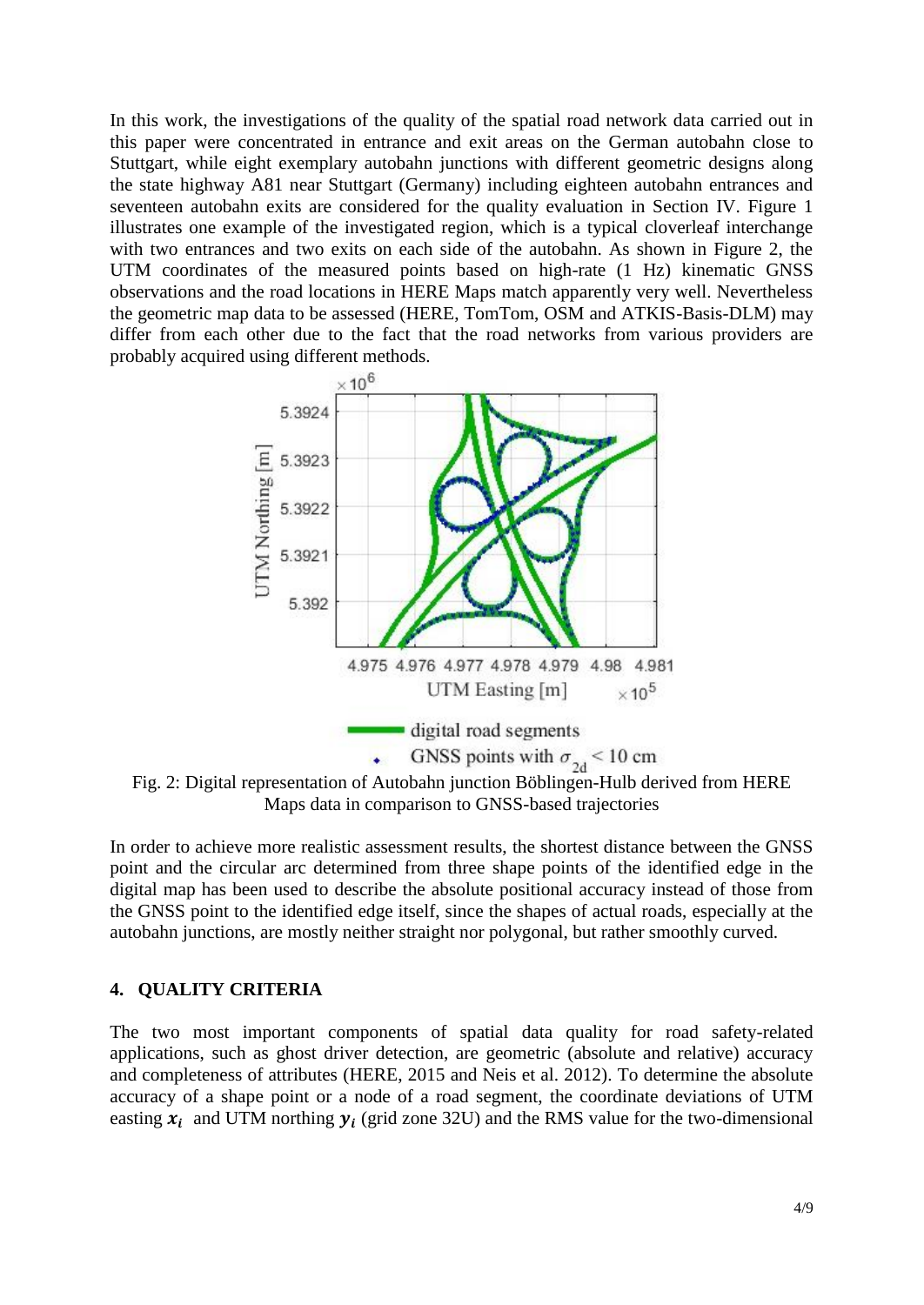position deviation ds with respect to the reference coordinate  $(x_{\text{gnss}}, y_{\text{gnss}})$  can be expressed as

$$
dx_i = x_{\text{gnss},i} - x_{\text{map},i} \tag{1}
$$

$$
dy_i = y_{\text{gnss},i} - y_{\text{map},i} \tag{2}
$$

$$
rms_{ds} = \sqrt{\frac{1}{n} \sum_{i=1}^{n} dx_i^2 + dy_i^2}
$$
 (3)

where *i* is the number of shape points varying from 1 to n and  $x_{\text{map}, i}$  and  $y_{\text{map}, i}$  denote UTM easting and UTM northing of the foot of perpendicular from each GNSS point to the correctly identified road link, respectively.

Besides the absolute positional accuracy, it is needed to measure whether an accurate shape of the road is represented (HERE, 2015). Here the proposed approach for the quality evaluation of relative accuracy combines two different criteria, namely the difference of orientation changes

$$
\Delta \Delta \alpha_i = \Delta \alpha_{\text{gnss},i} - \Delta \alpha_{\text{map},i} \tag{4}
$$

$$
rms_{\Delta\Delta\alpha} = \sqrt{\frac{1}{n} \sum_{i=1}^{n} \Delta\Delta\alpha_i^2}
$$
 (5)

$$
rms_{\Delta\Delta\alpha}^* = rms_{\Delta\Delta\alpha} \cdot \frac{\pi}{180} \cdot \Delta l \tag{6}
$$

and the curvature difference

$$
\Delta \kappa_i = \kappa_{\text{gnss},i} - \kappa_{\text{map},i} \tag{7}
$$

$$
rms_{\Delta\kappa} = \sqrt{\frac{1}{n} \sum_{i=1}^{n} \Delta\kappa_i^2}
$$
 (8)

at the GNSS points that are derived from the reference trajectory comparing to the homologous nodes or shape points of linear features in the digital map. Here the RMS values of  $ΔΔα$  and  $Δκ$  are calculated according to the equations (6) and (8).

To allow for an easier and better comparison for relative accuracy in respect to  $rms_{\Delta\Delta\alpha}$ , degrees to meters conversion has been computed with a factor  $\Delta l$  of 13 meters in (6), which equals about the average distance between two continuous GNSS points. The converted RMS values are denoted by the symbol  $rms_{\Delta\Delta\alpha}$ <sup>\*</sup> (see Table 1).

Taking advantage of the above described criteria, the absolute and relative positional accuracy of digital road network data to be investigated in this work can be calculated efficiently. Furthermore, the completeness of attributes which provide essential information for routing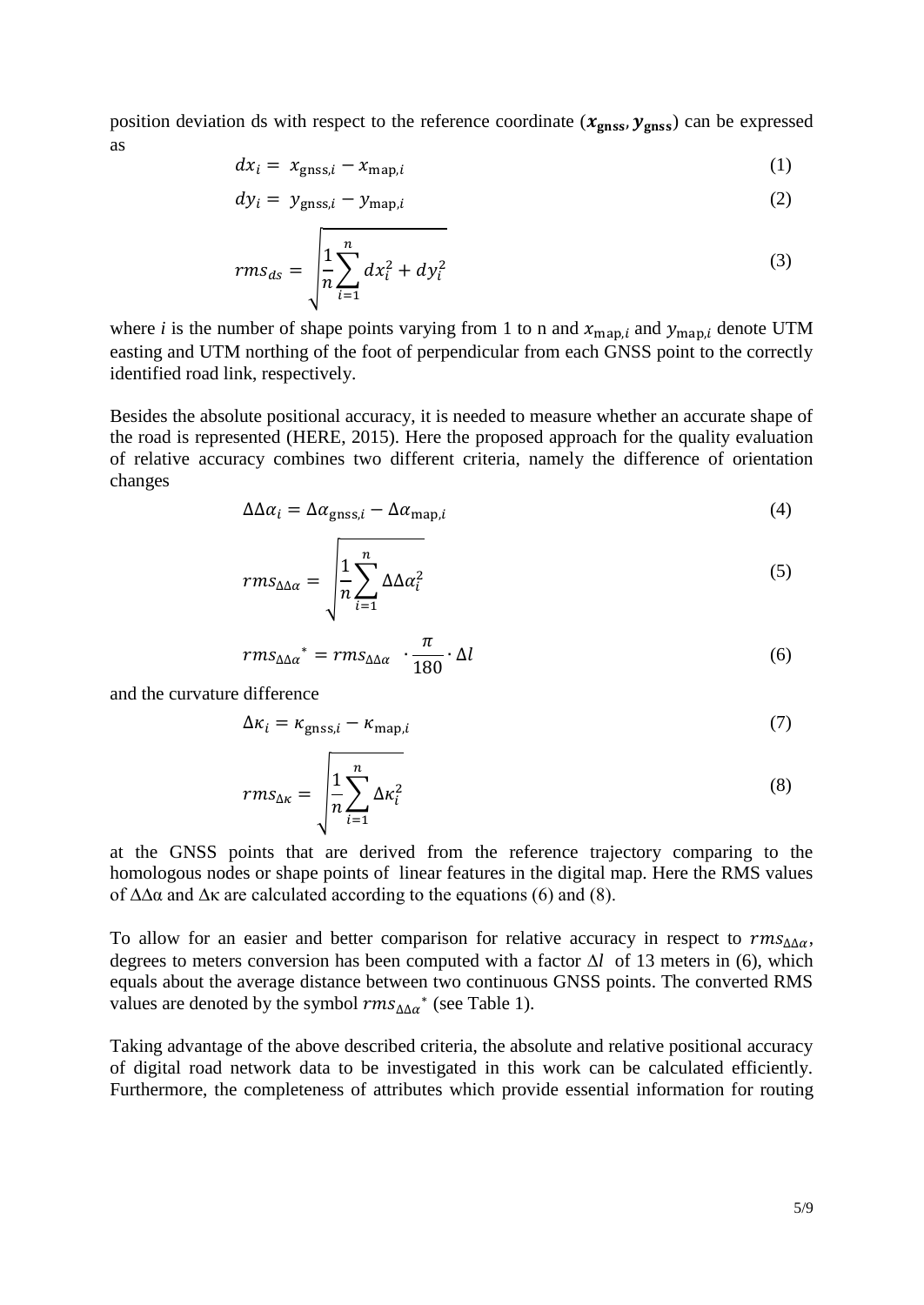applications and road safety, such as the direction of traffic flow and the number of lanes, should be considered (HERE, 2015 and TomTom, 2014).

## **5. ASSESSMENT RESULTS**

The achieved absolute and relative positional ac-curacies of the spatial roads database HERE, TomTom, OSM and ATKIS-Basis-DLM are given in Table 1. From the accuracy assessment results, it can be seen that the final average RMS values of absolute position error of all the four datasets are around 2 meters, while the differences between these RMS values are small: maximum 0.22 meter. In terms of the relative positional accuracy, the average RMS values of difference of orientation changes  $\Delta\Delta\alpha$  and curvature difference  $\Delta\kappa$  vary from 4.1° to 5.1° and from 5.3  $\text{km}^{-1}$  to 8.7  $\text{km}^{-1}$ , respectively.

| <b>Accuracy</b>                            | HERE                      | <b>TomTom</b>             | <b>OSM</b>                | <b>ATKIS</b>      |
|--------------------------------------------|---------------------------|---------------------------|---------------------------|-------------------|
| <b>rms</b> $_{ds}$ (abs.)                  | $2.02 \text{ m}$          | 2.00 <sub>m</sub>         | $1.95 \text{ m}$          | 1.80 <sub>m</sub> |
| $\mathbf{rms}_{\Delta\Delta\alpha}$ (rel.) | $4.1^\circ$               | $5.1^\circ$               | $4.2^\circ$               | $4.8^\circ$       |
| rms $_{\Delta\Delta\alpha}^*$<br>(rel.)    | $0.93 \text{ m}$          | $1.17 \text{ m}$          | $0.95$ m                  | 1.09 <sub>m</sub> |
| (rel.)<br>rms $_{\Delta K}$                | $5.3 \frac{1}{\text{km}}$ | $7.9 \frac{1}{\text{km}}$ | $5.5 \frac{1}{\text{km}}$ | km                |

Tab. 1: Comparison of absolute and relative positional accuracy between HERE, TomTom, OSM and ATKIS-Basis-DLM

On the other hand, the positional accuracies in the table above, which are based on our criteria, should be verified by comparing them to the accuracy specifications in the literature. As reported in AdV (2010), HERE (2015) and (TomTom, 2014), both HERE and TomTom data that are in compliance with ADAS (Advanced Driver Assistance Systems) can reach an absolute positional accuracy better than 5 meters and a relative positional accuracy better than 1 meter, ATKIS-Basis-DLM has an geometric accuracy of 3 meters, however, for the crowdsourced OSM no available information about data accuracy have been found.

Obviously, the four datasets of spatial road net-work data are within the absolute accuracy values specified in the literature, while the relative positional error of TomTom and ATKIS has slightly exceeded 1 meter. It has to be mentioned that there are also road data with lower levels of positional accuracy that do not fulfil the ADAS requirement. The results of accuracy assessment of such comparably inaccurate road segments based on only one autobahn entrance and two autobahn exit ramps show that the absolute positional accuracy is about 4 meters, while the level of the relative positional accuracy remains at around 1 meter.

In addition to positional accuracy, attribute completeness of geographic data is also one of the main quality elements of our investigation (Wiltschko & Kaufmann, 2005). Table 2 summarizes several relevant attributes for vehicle telematics applications (such as routing and navigation) that are contained in our spatial databases: Here, TomTom, OSM and ATKIS-Basis-DLM, respectively. Although OSM and ATKIS, as shown in the table below, lack the attribute of travel direction, the disadvantage has been compensated by our own acquired information.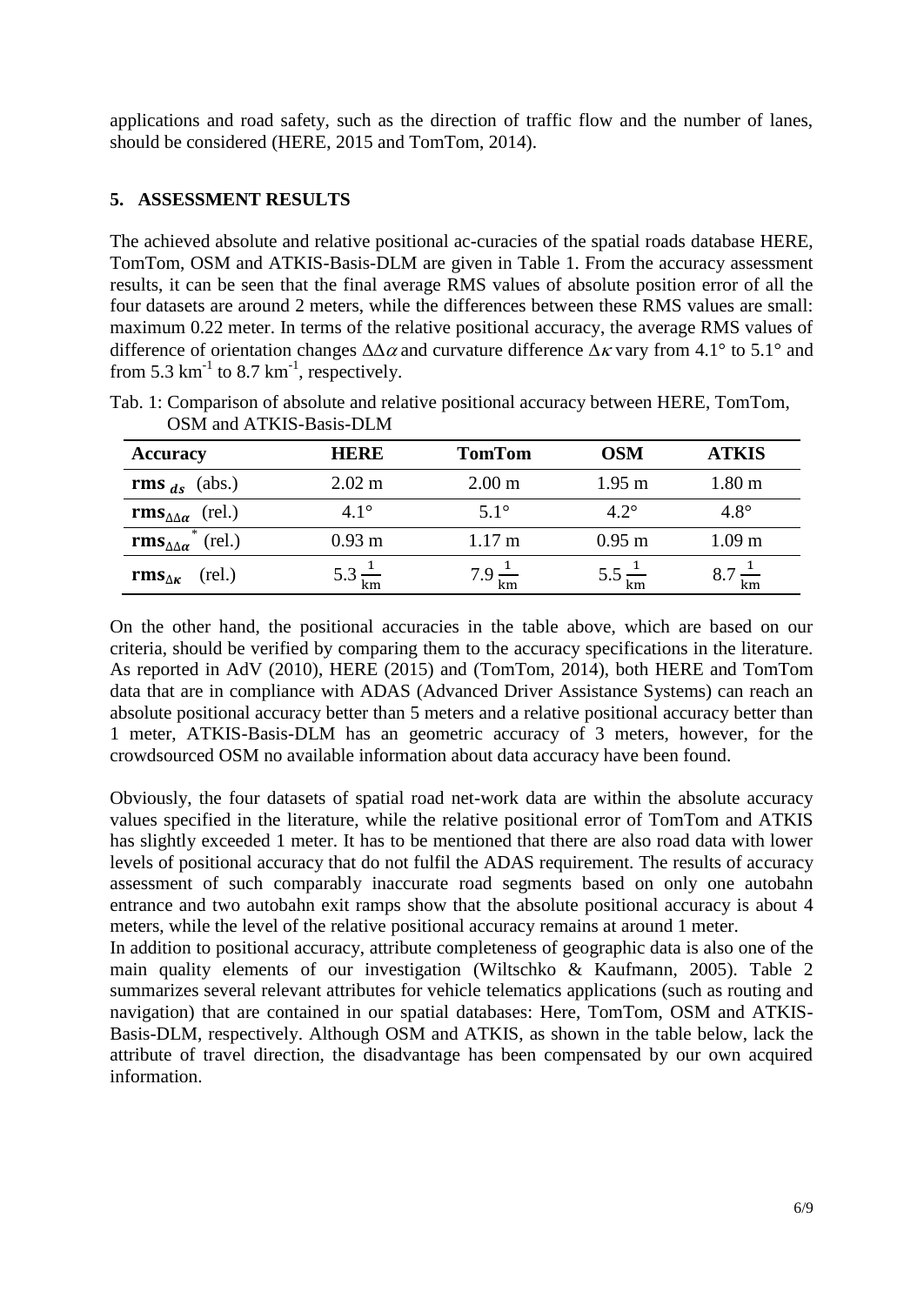Tab. 2: Overview of traffic-related map attributes of our digital road network data, as documented in the literature AdV (2010), HERE (2015), OSM (2016) and TomTom (2014)

| <b>Attribute</b>           | <b>HERE</b> | <b>TomTom</b> | <b>OSM</b> | <b>ATKIS</b> |
|----------------------------|-------------|---------------|------------|--------------|
| Road name                  | yes         | yes           | yes        | yes          |
| Road width                 | no          | no            | no         | yes          |
| Road length                | yes         | yes           | no         | no           |
| Road type                  | yes         | yes           | yes        | no           |
| <b>Travel direction</b>    | yes         | yes           | no         | no           |
| Travel time                | no          | yes           | no         | no           |
| Number of lanes            | yes         | yes           | no         | yes          |
| Speed category             | yes         | yes           | no         | no           |
| Speed max.                 | no          | no            | yes        | no           |
| Accuracy level of position | yes         | yes           | no         | no           |
| Curvature                  | yes         | no            | no         | no           |
| Heading angle              | yes         | no            | no         | no           |
| Angle of slope             | yes         | no            | no         | no           |
| Attributes in total        | 10          | 8             | 3          | 3            |

### **6. CONCLUSION**

In this paper a detailed assessment of geometric accuracy and attribute completeness for four different spatial road network datasets that cover commercial, official and free data source has been performed. With the focus on the autobahn entrance and exit, our proposed evaluation approach based on high-precision GNSS trajectories was implemented successfully. The investigated map data products have achieved a higher level of accuracy than specified in literature: an absolute positional accuracy of 2 meters and a relative positional accuracy of 1 meter. The difference of the accuracy values for the four datasets differ only slightly and is based on a sample of limited size for comparison of investigated digital map data only.

On the other hand, HERE and TomTom have a higher completeness of telematics-related attributes, particularly the travel direction and the speed category, and hence are more compliant with road safety applications than OSM and ATKIS-Basis-DLM.

### **ACKNOWLEDGEMENT**

This work results from the research project Ghosthunter, which has been granted and funded by the German Federal Ministry for Economic Affairs and Energy (BMWi) and the German Aerospace Centre (DLR) under grant number 50 NA 1524.

The authors gratefully acknowledge the cooperation of the Institute of Space Technology and Space Applications at the University of the Federal Armed Forces Munich in this project.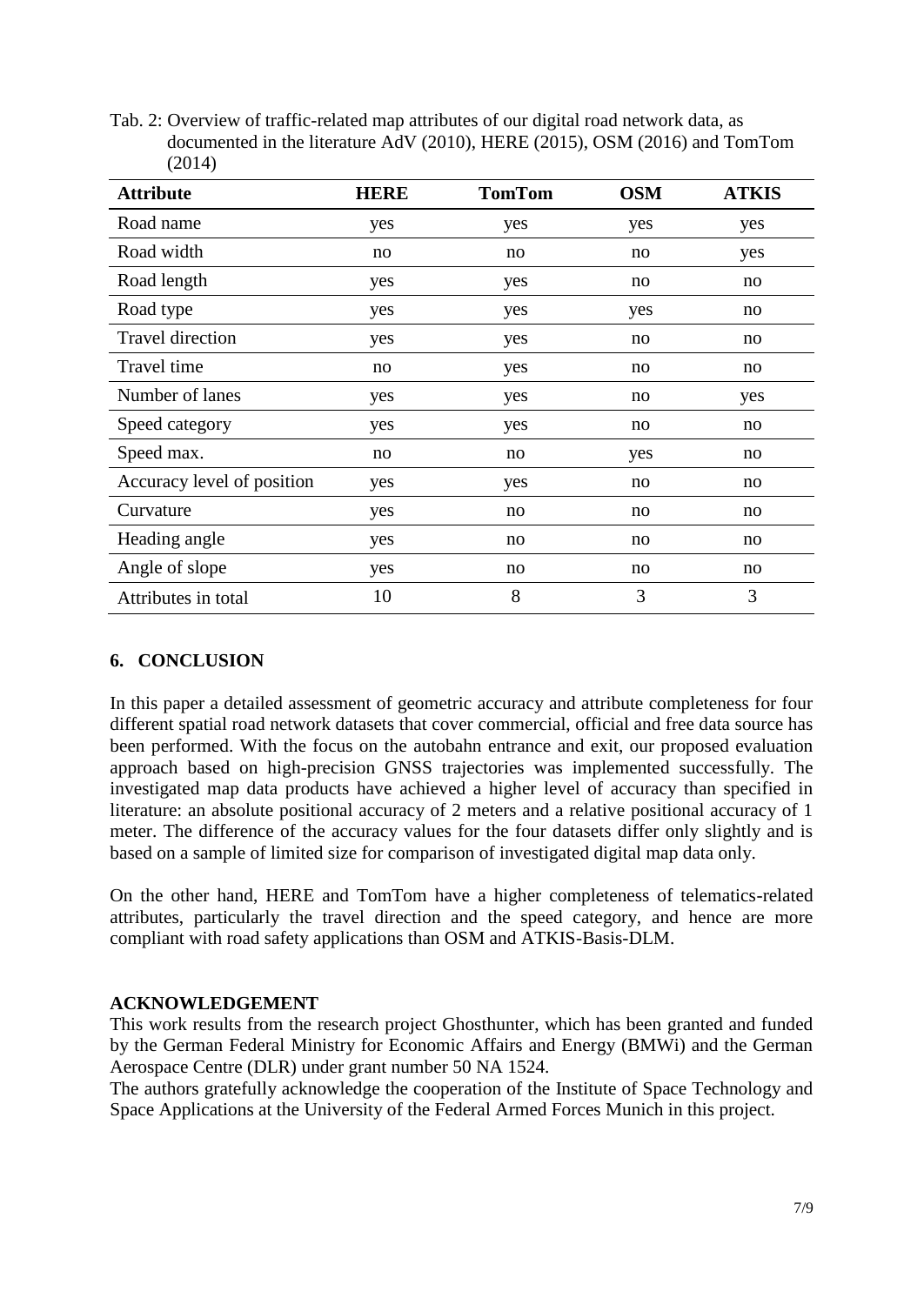#### **REFERENCES**

- ADAC (2010): Geisterfahrer Tipps für den Ernstfall, http://www.adac.de/infotestrat/adacim-einsatz/motorwelt/geisterfahrer.aspx, last accessed April 2015.
- ADV (2010): Arbeitsgemeinschaft der Vermessungsverwaltungen der Länder der Bundesrepublik Deutschland (AdV): ATKIS-Objektartenkatalog Basis-DLM 6.0 – BW, Dokumentation zur Modellierung der Geoinformationen des amtlichen Vermessungswesens, 2010.
- ADV (2008): Arbeitsgemeinschaft der Vermessungsverwaltungen der Länder der Bundesrepublik Deutschland (AdV): Erläuterung zum ATKIS® Basis-DLM. Dokumentation zur Modellierung der Geoinformationen des amtlichen Vermessungswesens, Version 6.0, 2008.
- BU-WUPPERTAL (2012): Bergische Universität Wuppertal, Bundesanstalt für Straßenwesen: Falschfahrten auf Autobahnen, Schlussbericht, 2012.
- GOODCHILD, M. F., HUNTER, G. J. (1997): A simple positional accuracy measure for linear features, int. J. Geographical Information Science, Vol.11, No.3, pp. 299– 306, 1997.
- HELBICH, M., AMELUNXEN, C., NEIS, P. (2012): Comparative Spatial Analysis of Positional Accuracy of OpenStreetMap and Proprietary Geodata, Int. GI\_Forum, Salzburg, Austria, 2012.
- HERE (2015): HERE File GeoDatabase Reference Manual v2.6, release date: Chicago, USA, January 1, 2015.
- NEIS, P., ZIELSTRA, D., ZIPF, A. (2012): The Street Network Evolution of Crowdsourced Maps: OpenStreetMap in Germany 2007–2011, Future Internet, 4, pp. 1–21, 2012.
- OSM (2016): OpenStreetMap: Attribuierung von Straßen in Deutschland. http://wiki.openstreetmap.org/wiki/Attribuierung\_von\_Stra%C3%9Fen\_in\_Deut schland, last accessed January 2016.
- SCHINDLER, A., MAIER, G., JANDA, F. (2012): Generation of High Precision Digital Maps using Circular Arc Splines, IEEE Intelligent Vehicles Symposium, pp. 246–251, 2012.
- TOMTOM (2014): TomTom MultiNet® Shapefile, Format Specification 4.7, Doc version 1.2.0, © TomTom Global Content BV and TomTom North America, Inc., 2014.
- WA2 (2015): WaSoft: GNSS Baseline Processing Engine Wa2. http://www.wasoft.de/e/wa2/index.html, last accessed November 2015.
- WILTSCHKO, T., KAUFMANN, T. (2005): A Quality Model for Quality Assurance of Road Information, EuroRoadS project, 2005.

#### **BIOGRAPHICAL NOTES**

#### M.Sc. **Jinyue Wang**

- 2007 2008 Studies of Geodesy in P.R. China (University of Wuhan)
- 2009 2015 Studies of Geodesy in Germany (University of Stuttgart) 2015 Research Associate at Institute of Engineering Geodesy,

University of Stuttgart